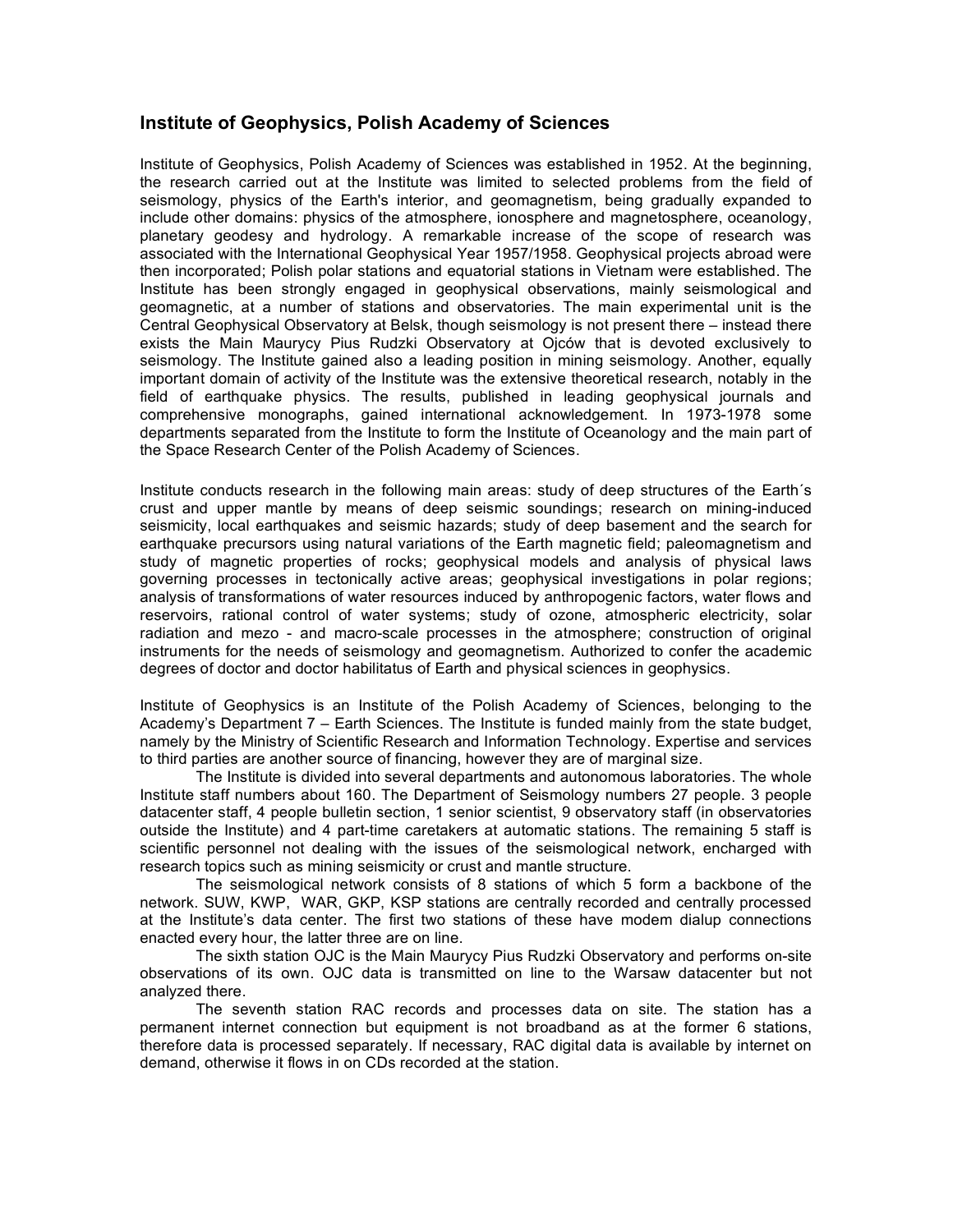The eight station NIE is a short period station without data connection. Its data is being processed offline and observatory OJC possessing sufficient staff has been charged with this task.

Data of the Institute of Geophysics is public available if it has been obtained from normal Institute's funds. This applies to seismological and magnetic observatory data, although automatic data request manager tools are rather an exception than a rule. The free data distribution policy does not apply to data obtained from special projects such as e.g. the Deep Seismic Sounding Celebration-2000 profile that was funded from national and international and partially commercial sources. It also does not apply to the data of the Department of Polar Research, which is being run off a special governmental project which is separate from the Institute's statute funding.

Seismic station list:

| Code       | Lat $(N)$ | Lon(E)  | Elev             | Seism. | Digitizer       | Smp frq | Connect I | slink | format |
|------------|-----------|---------|------------------|--------|-----------------|---------|-----------|-------|--------|
| <b>SUW</b> | 54.0125   | 23.1808 | 152 m            | STS-2  | Quant.          | 20      | modem     | ves   | mseed  |
| <b>KWP</b> | 49.6314   | 22.7075 | 448 m            | STS-2  | Quant.          | 20      | modem     | ves   | mseed  |
| <b>WAR</b> | 52.2417   | 21.0236 | $110 \text{ m}$  | STS-2  | MK <sub>6</sub> | 20      | internet  | ves   | mseed  |
| <b>GKP</b> | 53.2697   | 17.2367 | 115 <sub>m</sub> | STS-2  | MK <sub>6</sub> | 20/100  | internet  | ves   | mseed  |
| <b>KSP</b> | 50.8428   | 16.2931 | 353 m            | STS-2  | MK <sub>6</sub> | 20/100  | internet  | ves   | mseed  |
| <b>OJC</b> | 50.2196   | 19.7984 | 391 m            | STS-2  | MK <sub>6</sub> | 20/100  | internet  | yes*) | mseed  |
| <b>RAC</b> | 50.0833   | 18.1942 | 209 <sub>m</sub> | Kirnos | MK <sub>5</sub> | 20/100  | internet  | no    | mseed  |
| $NIE^{**}$ | 49.4189   | 20.3131 | 649 m            | $SM-3$ | MK <sub>6</sub> | 20/100  | flash     | no    | mseed  |
|            |           |         |                  |        |                 |         | mem       |       |        |

\*) data manually added to NAS resources are not seedlink data.

\*\*) Modernization of NIE effective September, 2005, MK5 station and mss format prior to that.